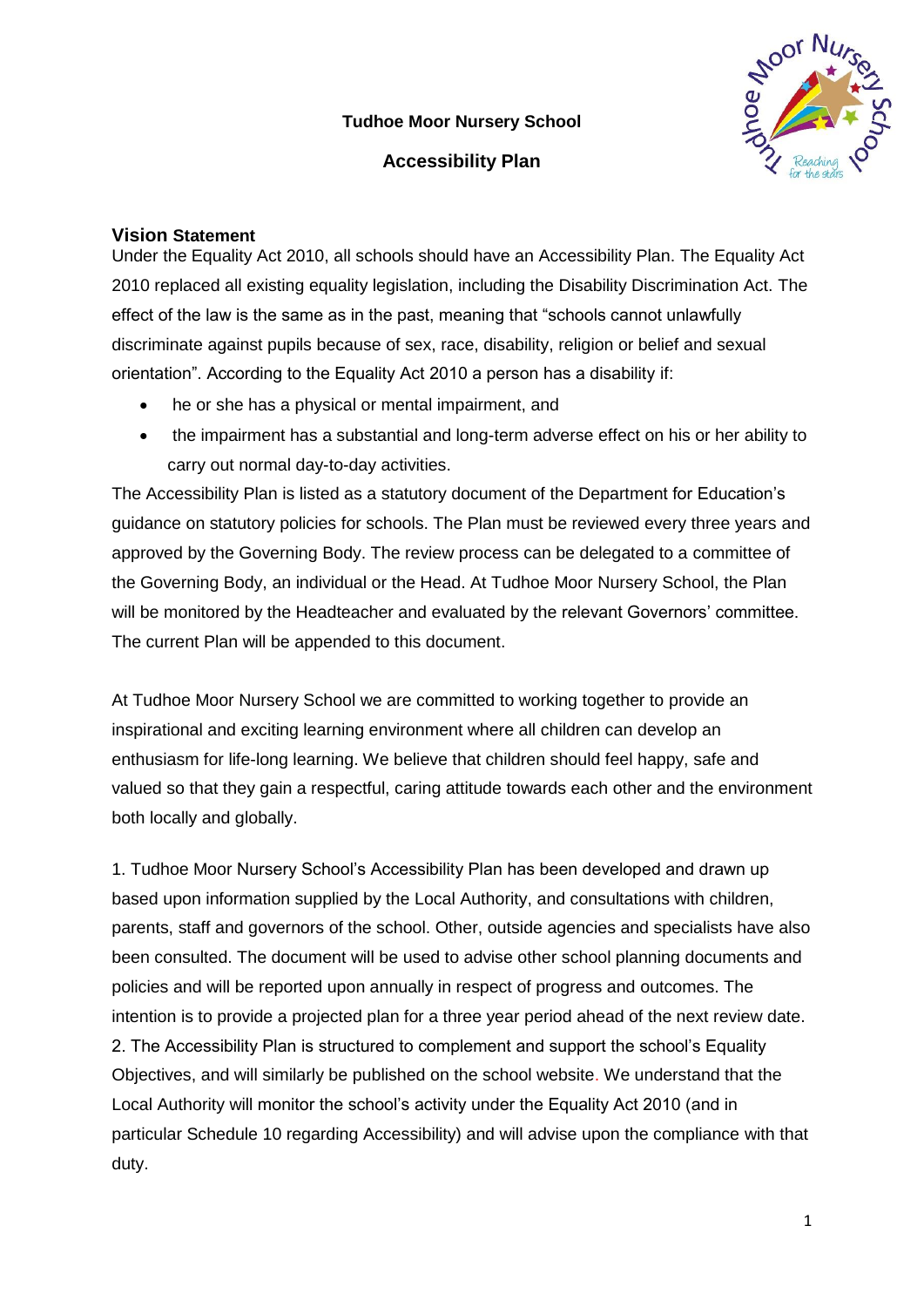3. Tudhoe Moor Nursery School is committed to providing an environment that enables full curriculum access that values and includes all children, staff, parents and visitors regardless of their education, physical, sensory, social, spiritual, emotional and cultural needs. We are committed to taking positive action in the spirit of the Equality Act 2010 with regard to disability and to developing a culture of inclusion, support and awareness within the school 4. Tudhoe Moor Nursery School's Accessibility Plan shows how access is to be improved for disabled children, staff and visitors to the school within a given timeframe and anticipating the need to make reasonable adjustments to accommodate their needs where practicable. The Accessibility Plan contains relevant and timely actions to;

- Increase access to the curriculum for children with a disability, expanding the **curriculum** as necessary to ensure that those with a disability are as, equally, prepared for life as are the able-bodied pupils (If a school fails to do this they are in breach of their duties under the Equalities Act 2010) This covers teaching and learning and the wider curriculum of the school such as participation in cultural activities or schools visits – it also covers the provision of specialist or **auxiliary aids and equipment**, which may assist these children in accessing the curriculum within a reasonable timeframe.
- Improve and maintain access to the **physical environment** of the school, adding specialist facilities as necessary – this covers improvements to the physical environment of the school and physical aids to access education within a reasonable timeframe.
- Improve the delivery of **written information** to children, staff, parents and visitors with disabilities; examples might include books, hand-outs, timetables, newsletters and information about the school and school events; the information should be made available in various preferred formats within a reasonable timeframe.

5. Tudhoe Moor Nursery School's Accessibility Plan relates to the key aspects of physical environment, curriculum and written information.

6. Whole school training will recognize the need to continue raising awareness for staff and governors on equality issues with reference to the Equality Act 2010.

7. This Accessibility Plan should be read in conjunction with the following school policies, strategies and documents:

- Behaviour Management Policy
- Curriculum Policy
- Equality Policy
- Health & Safety Policy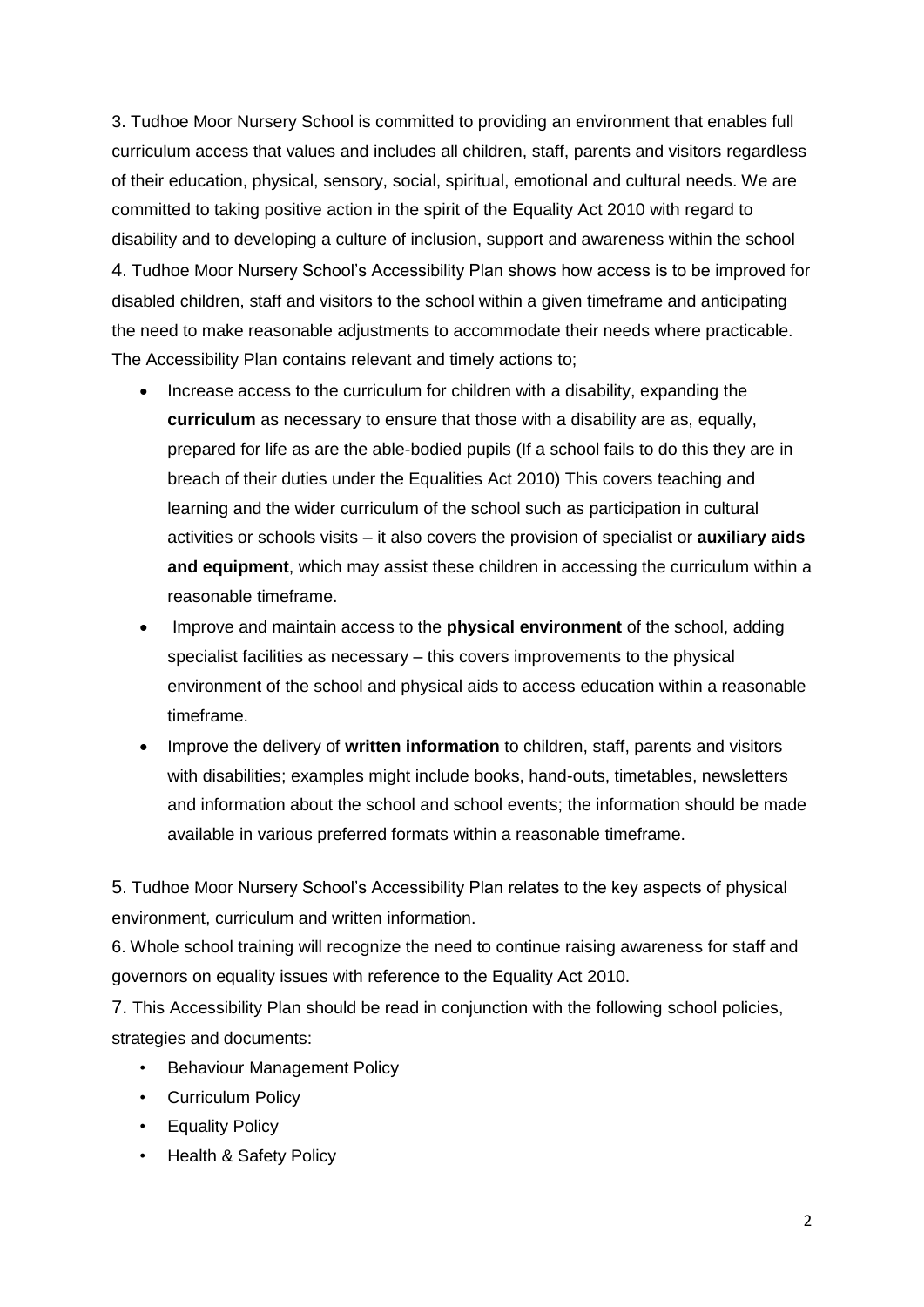- Equality Plan
- School Brochure
- School Improvement Plan
- Special Educational Needs Policy

8. The Accessibility Plan for physical accessibility relates to the Access Audit of the School, which remains the responsibility of the governing body. It may not be feasible to undertake all of the works during the life of this accessibility plan and therefore some items will roll forward into subsequent plans. An accessibility audit will be completed by the school prior to the end of each period covering this plan in order to inform the development of a new Accessibility Plan for the ongoing period.

9) Equality Impact Assessments will be undertaken as and when school policies are reviewed. The terms of reference for all governors' committees will include the need to consider Equality and Diversity issues as required by the Equality Act 2010.

10. The Accessibility Plan will be published on the school website.

11. The Accessibility Plan will be monitored through the Governor Finance and Premises Committee

12. The school will work in partnership with the Local Authority in developing and implementing this Accessibility Plan.

13. The Accessibility Plan may be monitored by Ofsted during inspection processes in relation to Schedule 10 of the Equality Act 2010.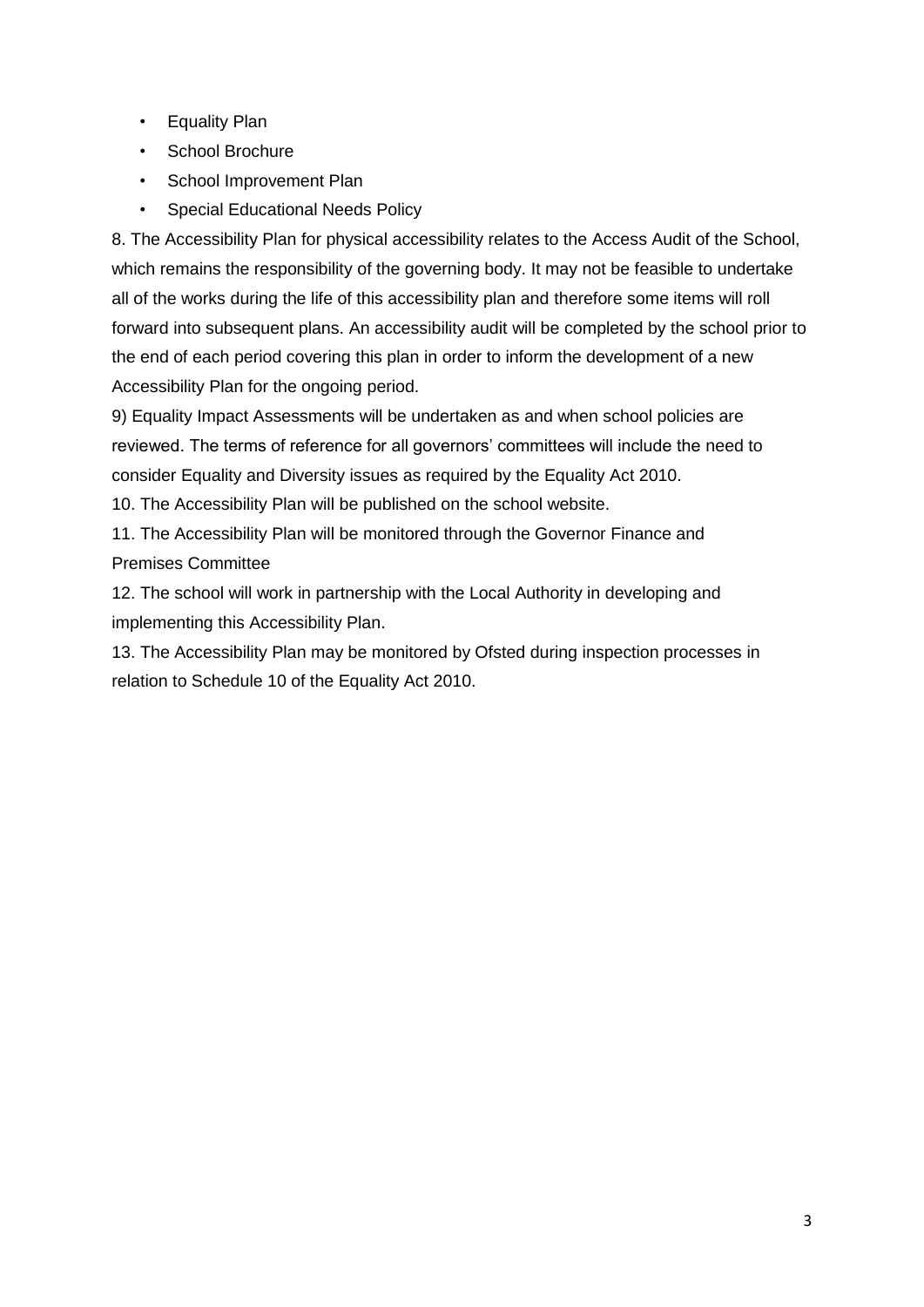## **Aims and Objectives**

Our Aims are:

- **Continue to develop even better access to the EYFS curriculum for children with a disability**
- **Improve and maintain access to the physical environment**
- **Improve the delivery of written information to children**

Our objectives are detailed in the Action Plan below

### **Current good practice**

We aim to ask about any disability or health condition in early communications with new parents and carers when we have our new starter visits before the children start with us. One of our school values is a respect for parents and carers, putting in great effort to develop positive relationships with them from the very beginning. Through these close relationships, we enable parents and carers of children to talk openly and honestly with us sharing information in the child's best interests.

### **Physical Environment**

Disabled children participate in all activities. Some aspects of these activities present particular challenges, for example: school trips for children with medical needs. There are very few parts of the school to which disabled children have limited or no access at the moment, due to the building layout and building work that extended the school in 2006.

#### **Curriculum**

There are very few areas of the curriculum to which disabled children have limited or no access, as we work in a very holistic, child-centred way. We have developed skills over time in supporting children with disabilities and have a dedicated team of outreach staff who have expertise in this area. However, some areas of the curriculum present slight challenges, for example: accessing the dens at the top of the garden is tricky for pupils with a physical impairment. Other issues affect the participation of disabled children, for example: bullying, peer relationships, policies on the administration of medicines, the provision of personal care, the presence or lack of role models or images of disabled people, in effect, all the school's policies and procedures, written and unwritten.

#### **Information**

Different forms of communication are made available to enable all disabled children to express their views and to hear the views of others. Access to information is planned, with a range of different formats available for disabled children, (e.g. picture cards) parents and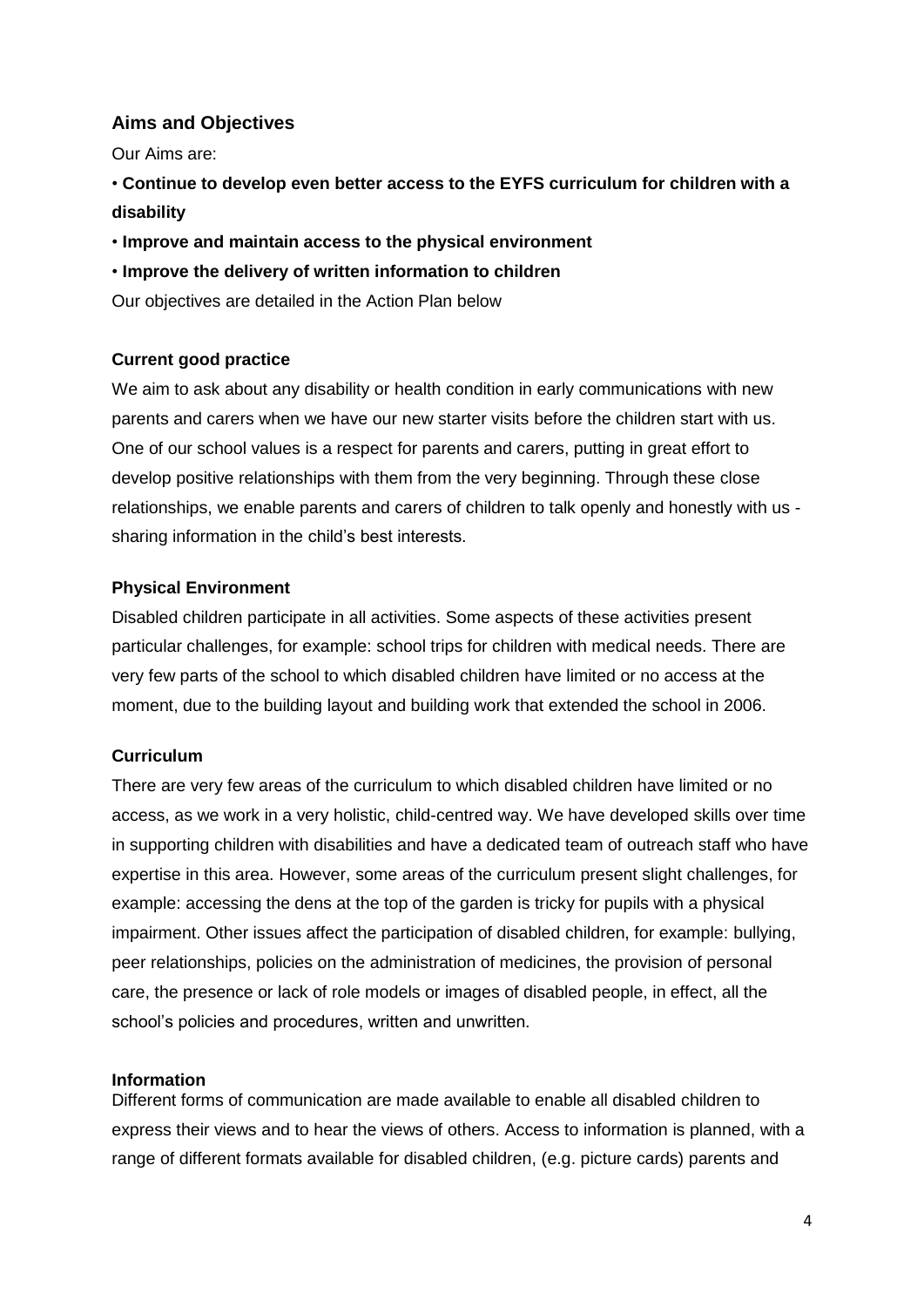staff (large print on letters). We also make an effort to communicate by speaking to all parents who may have issues with reading letters or signs.

## **Access Audit**

The school is a one storey building with wide corridors and several access points from outside. The main entrance into the building is accessible to all, with wide corridors leading to the different rooms i.e. Nursery, baby room, 2's and 3's rooms.

Doors leading to the garden are also wide to accommodate wheelchair users. There is a step leading to the grassy hill and steps down to the sand area – where help would possibly be needed for access to the rest of the garden. A ramp would be better here – and is built into the action plan.

On-site car parking for staff and includes one dedicated disabled parking bay. All entrances to the school are either flat or ramped and all have wide doors fitted. The main entrance features a reception desk with a low access point that is accessible to wheelchair users. There is a disabled toilet available in the main reception area which is fitted with a handrail and a pull emergency cord. The children's toilet facilities can accommodate a child's size wheelchair.

The school has internal emergency signage and escape routes are clearly marked.

### **Management, coordination and implementation**

• We will consult with experts when new situations regarding children with disabilities are experienced.

• The Governors and Senior Leadership Team will work closely with the Local Authority and Diocese.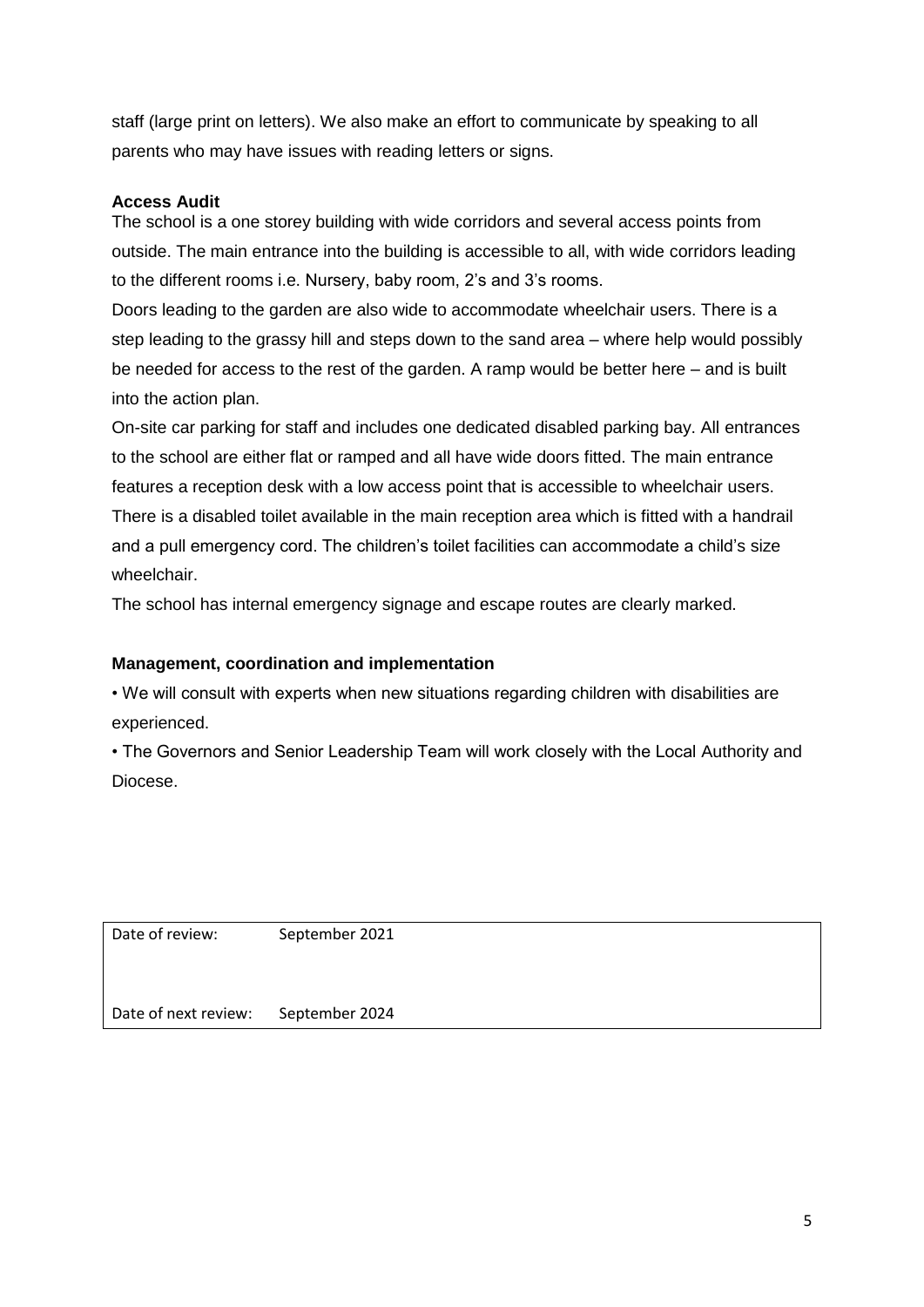# **Action Plan**

# **Aim 1: To continue to develop access to the EYFS curriculum for children with a disability**

Our key objective is to reduce and eliminate barriers to access to the curriculum and to ensure full participation in the school community for children and prospective children, with a disability.

| <b>SHORT TERM Targets</b>                                                                                                                                        | <b>Strategies</b>                                                                                                                                                                                                                                                                                                                                                                                                                                                                 | <b>Timescale</b> | <b>Responsibilities</b>                               | <b>Success Criteria</b>                                                |
|------------------------------------------------------------------------------------------------------------------------------------------------------------------|-----------------------------------------------------------------------------------------------------------------------------------------------------------------------------------------------------------------------------------------------------------------------------------------------------------------------------------------------------------------------------------------------------------------------------------------------------------------------------------|------------------|-------------------------------------------------------|------------------------------------------------------------------------|
| To liaise with other providers and<br>parents to review potential new<br>intake                                                                                  | To identify children who may need<br>additional to or different from<br>provision for next intake                                                                                                                                                                                                                                                                                                                                                                                 | Ongoing 2021     | <b>HT</b>                                             | Procedures/equipment<br>/ideas in place by Sept<br>2021                |
| To review all statutory policies to<br>ensure that they reflect inclusive<br>practice and procedure                                                              | To comply with the Equality Act<br>2010                                                                                                                                                                                                                                                                                                                                                                                                                                           | Ongoing 2021     | <b>HT</b>                                             | All policies clearly<br>reflect inclusive<br>practice and<br>procedure |
| To establish close<br>relationships with parents                                                                                                                 | To ensure collaboration and sharing<br>between school and families.                                                                                                                                                                                                                                                                                                                                                                                                               | Ongoing 2021     | <b>HT</b><br>All staff                                | Clear collaborative<br>working approach                                |
| To establish close liaison with outside<br>agencies for children with ongoing<br>health needs, e.g. Children with severe<br>asthma, epilepsy or mobility issues. | To ensure collaboration between all<br>key<br>personnel                                                                                                                                                                                                                                                                                                                                                                                                                           | Ongoing 2021     | <b>HT</b><br>All staff<br>Outside agencies            | Clear collaborative<br>working approach                                |
| To ensure full access to the curriculum<br>for all children.                                                                                                     | CPD for staff to access regular<br>training to support children with a<br>disability.<br>The use of early identification in the<br>EYFS to help develop more relevant<br>learning opportunities and<br>assessment of progress for children<br>with disabilities.<br>A differentiated curriculum.<br>A range of support staff including<br>outreach support workers<br>Use of interactive ICT equipment<br>Specific equipment sourced from<br>occupational therapy/lending library | Ongoing          | HT (SENCO)<br>All staff<br>Special school<br>Ed Psych | Advice taken and<br>strategies evident in<br>nursery practice.         |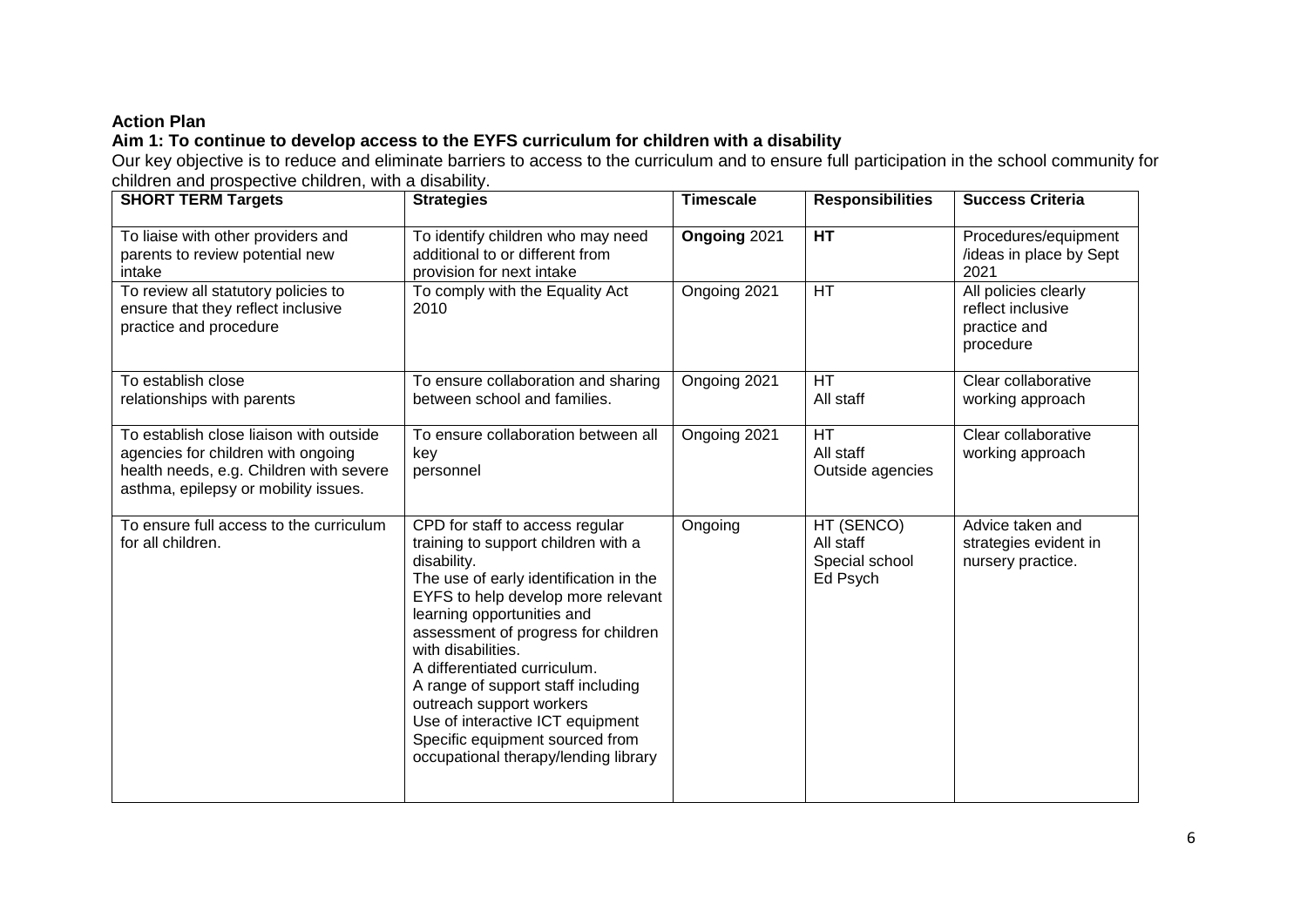| <b>MEDIUM TERM Targets</b>                                                                                                                           | <b>Strategies</b>                                                                                                                                                                                                                                                                                                                                                                                                                                                                                         | <b>Timescale</b>                                                        | <b>Responsibilities</b>              | <b>Success Criteria</b>                                                                                                                                                                                          |
|------------------------------------------------------------------------------------------------------------------------------------------------------|-----------------------------------------------------------------------------------------------------------------------------------------------------------------------------------------------------------------------------------------------------------------------------------------------------------------------------------------------------------------------------------------------------------------------------------------------------------------------------------------------------------|-------------------------------------------------------------------------|--------------------------------------|------------------------------------------------------------------------------------------------------------------------------------------------------------------------------------------------------------------|
| To finely review attainment of all SEN<br>children.                                                                                                  | SENCO/key person<br>meetings/outreach support worker -<br>to look at support plans<br>Scrutiny of assessment system<br>Regular liaison with parents                                                                                                                                                                                                                                                                                                                                                       | Ongoing                                                                 | <b>HT</b><br><b>SENCO</b>            | Progress made towards<br><b>SEN Support Plan</b><br><b>Outcomes</b><br>Provision mapping<br>shows<br>clear steps and<br>progress<br>made                                                                         |
| To monitor the attainment of More Able<br>children                                                                                                   | Policy and More Able (gifted and<br>talented) list to be updated<br>More Able booster groups/activities<br>Monitor Able G&T list                                                                                                                                                                                                                                                                                                                                                                          | Ongoing<br>Annually                                                     | All staff                            | More Able G&T children<br>making proportionate<br>progress.<br>Achieving above<br>average results.                                                                                                               |
| To promote the involvement of disabled<br>children in group discussions/activities<br>To take account of variety of<br>learning styles when teaching | Within the Curriculum, the school<br>aims to provide full access to all<br>aspects of the curriculum by<br>providing (where appropriate)<br>• Wheelchair access<br>• Screen magnifier software for the<br>visually impaired<br>• Giving alternatives to enable<br>disabled children to participate<br>successfully in activities<br>• Creating positive images of<br>disability within the school so that<br>children grow into adults who have<br>some understanding of the needs of<br>disabled people. | Ongoing                                                                 | Whole school<br>approach             | Variety of learning<br>styles and multi-<br>sensory activities<br>evident in the planning.<br>Ensuring that the needs<br>of all disabled children,<br>parents and staff are<br>represented within the<br>school. |
| <b>LONG TERM Targets</b>                                                                                                                             | <b>Strategies</b>                                                                                                                                                                                                                                                                                                                                                                                                                                                                                         | <b>Timescale</b>                                                        | <b>Responsibilities</b>              | <b>Success Criteria</b>                                                                                                                                                                                          |
| To deliver findings to the<br>Governing Body                                                                                                         | Finance and Premises and<br><b>Curriculum Governors meetings</b>                                                                                                                                                                                                                                                                                                                                                                                                                                          | Annually<br><b>Termly SEN</b><br>Governor /<br><b>SENCO</b><br>meetings | <b>SENCO</b><br><b>SEND Governor</b> | Governors fully<br>informed<br>about SEN provision<br>and progress                                                                                                                                               |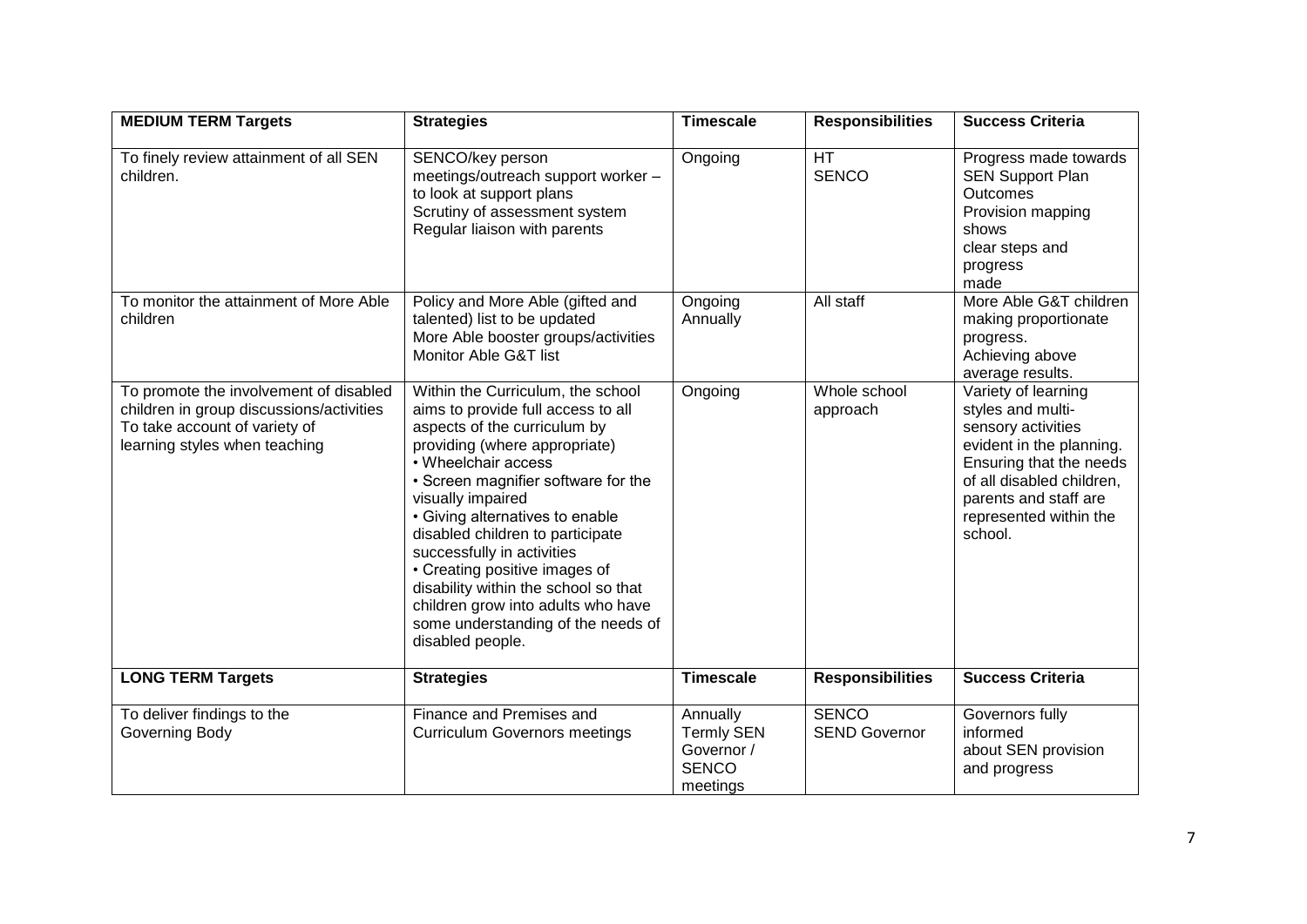**Aim 2: To improve the physical environment of the school to increase the extent to which disabled children can take advantage of education and anyone disabled can more easily access our setting.**

| <b>SHORT TERM Targets</b>                                                                                    | <b>Strategies</b>                                                                                                                                                                                                                                                                                                                                              | <b>Timescale</b>                                            | <b>Responsibilities</b> | <b>Success Criteria</b>                                                                                                                                           |
|--------------------------------------------------------------------------------------------------------------|----------------------------------------------------------------------------------------------------------------------------------------------------------------------------------------------------------------------------------------------------------------------------------------------------------------------------------------------------------------|-------------------------------------------------------------|-------------------------|-------------------------------------------------------------------------------------------------------------------------------------------------------------------|
| Improve physical<br>environment of school<br>environment                                                     | The school will take account the needs of<br>children, staff and visitors with physical<br>difficulties and sensory impairments when<br>planning and undertaking future improvements<br>and refurbishments of the site and premises,<br>such as improved access, lighting, and more<br>accessible facilities and fittings.                                     | Ongoing                                                     | <b>SLT</b>              | Enabling needs to be<br>met where possible.                                                                                                                       |
| Ensure environment is<br>appropriately calming and<br>conducive to engagement<br>and focus for all children  | To provide a holistic learning climate that<br>thoughtfully plans the spaces and resources<br>and the ethos and atmosphere that enables all<br>children to engage in deep level learning - at<br>their own levels according to their special<br>needs and disabilities.                                                                                        | Ongoing                                                     | All staff               | Focused, purposeful<br>environment                                                                                                                                |
| Ensuring all with a disability<br>are able to be involved                                                    | Create access plans for individual<br>$\bullet$<br>disabled children as part of Support<br>Plan Process.<br>Include questions in the initial<br>information gathering forms about<br>parents/carers' access needs and<br>ensure they are met in all events.                                                                                                    | With immediate<br>effect, to be<br>constantly<br>reviewed   | All staff               | Enabling needs to be<br>met where possible                                                                                                                        |
| To ensure that the medical<br>needs of all children are met<br>fully within the capability of<br>the school. | To hold parent meetings, liaise with external<br>agencies, identifying training needs and<br>establish individual protocols where needed.                                                                                                                                                                                                                      | With immediate<br>effect to be<br>constantly<br>reviewed    | Whole school team       | Enabling needs to be<br>met where possible.                                                                                                                       |
| Ensuring disabled<br>parents have every<br>opportunity to be<br>involved                                     | • Utilise disabled parking spaces for disabled<br>parents to drop off & collect children<br>Arrange interpreters from the RNID to<br>communicate with deaf parents<br>• Offer a telephone call to explain letters<br>home for some parents who need this<br>• Adopt a more proactive approach to<br>identifying the access requirements of<br>disabled parents | With<br>immediate<br>effect to be<br>constantly<br>reviewed | Whole school<br>Team    | To ensure that<br>disabled parents are<br>not discriminated<br>against and<br>are encouraged to<br>take interest and be<br>involved in their child's<br>education |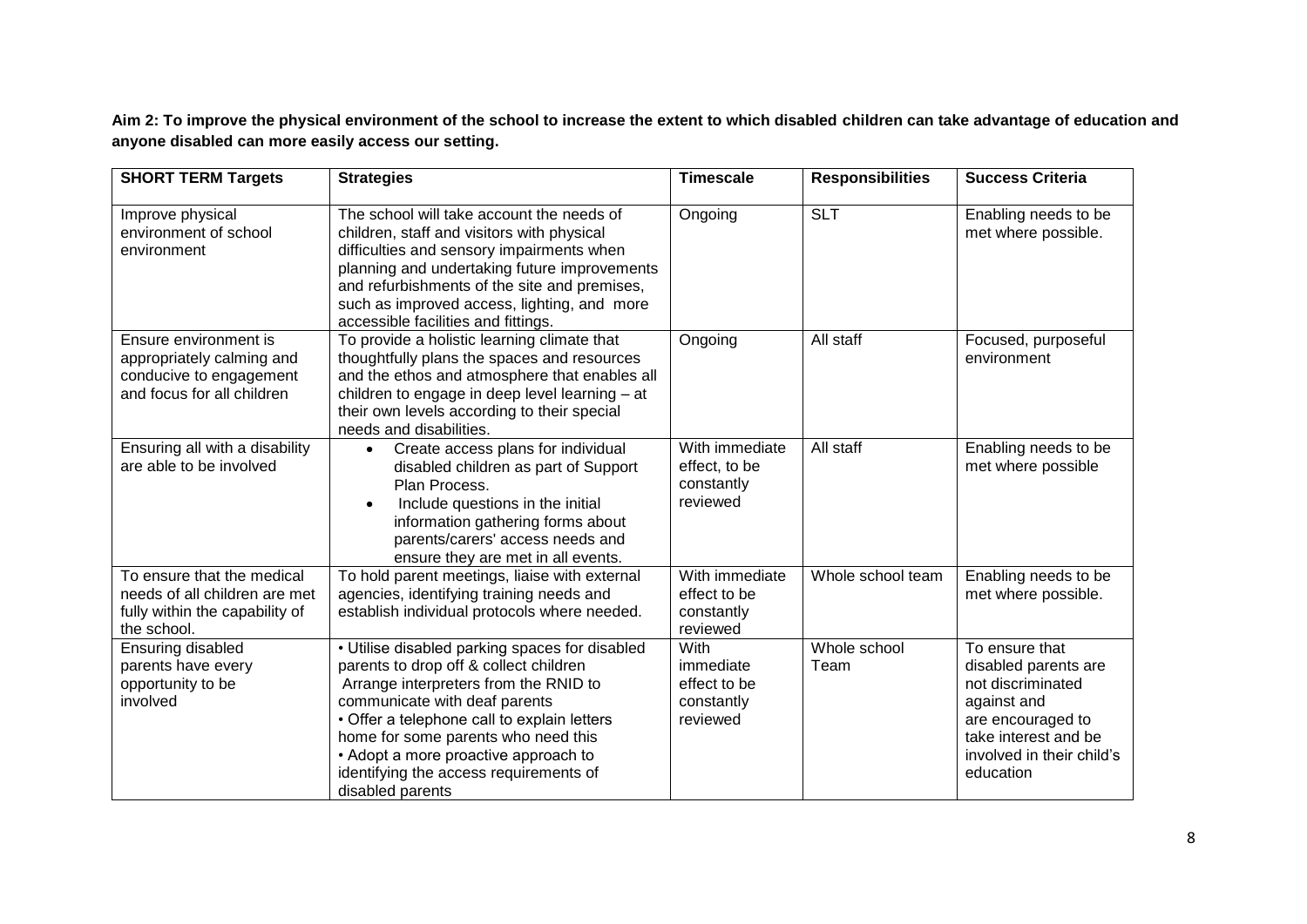| <b>MEDIUM TERM Targets</b>                                                                      | <b>Strategies</b>                                                                               | <b>Timescale</b> | <b>Responsibilities</b>   | <b>Success Criteria</b>                 |
|-------------------------------------------------------------------------------------------------|-------------------------------------------------------------------------------------------------|------------------|---------------------------|-----------------------------------------|
| To improve community links                                                                      | School to continue to have strong links with<br>schools in Durham LA and the wider<br>community | Ongoing          | <b>SLT</b><br>All staff   | Improved awareness<br>of disabilities   |
| <b>LONGTERM Targets</b>                                                                         | <b>Strategies</b>                                                                               | <b>Timescale</b> | <b>Responsibilities</b>   | <b>Success Criteria</b>                 |
| Continue to develop outdoor<br>facilities                                                       | Look for funding opportunities                                                                  | Ongoing          | Whole school              | Inclusive, child friendly<br>play areas |
| To ensure roads, paths and<br>car parking areas around the<br>school are as safe as<br>possible | Communication with parents via<br>newsletters/safety messages and other social<br>media         | Ongoing          | Whole school<br>Caretaker | No accidents or<br>incidents            |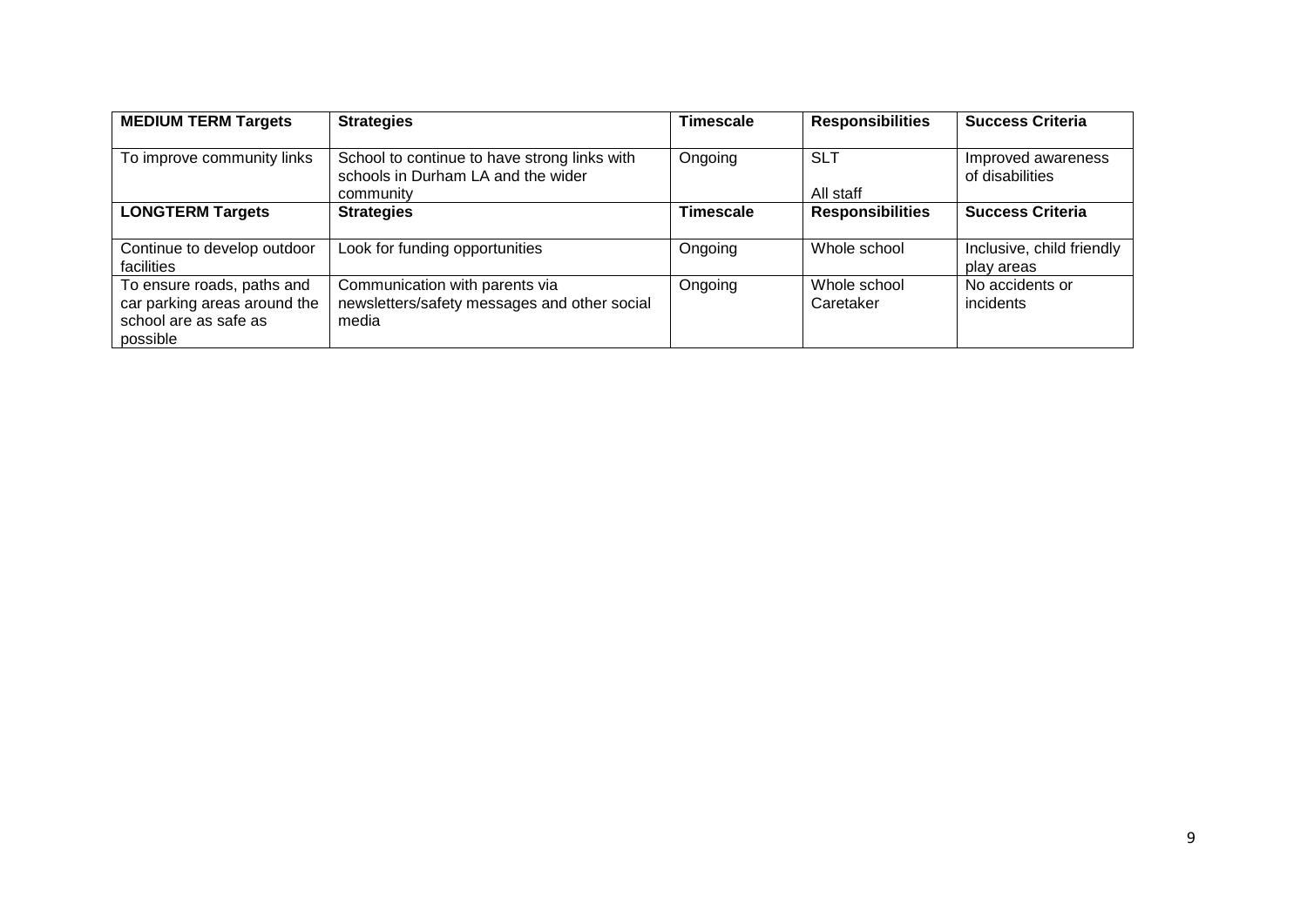# **Aim 3: To improve the delivery of information to disabled children and families.**

| <b>SHORT TERM Targets</b>                                                                | <b>Strategies</b>                                                                                                                                                                                                                                                                                                                                      | <b>Timescale</b> | <b>Responsibilities</b>  | <b>Success Criteria</b>                                             |
|------------------------------------------------------------------------------------------|--------------------------------------------------------------------------------------------------------------------------------------------------------------------------------------------------------------------------------------------------------------------------------------------------------------------------------------------------------|------------------|--------------------------|---------------------------------------------------------------------|
| To ensure all children with<br>ASD have access to the<br>curriculum                      | Regular parental<br>communication<br>Individualised multi-sensory<br>teaching strategies used for<br>ASD children.                                                                                                                                                                                                                                     | Ongoing          | All staff to be<br>aware | ASD children able to<br>access curriculum                           |
| To enable improved access<br>to written information for<br>pupils, parents and visitors. | Raising awareness of font<br>size and page layouts will<br>support children/parents with<br>visual impairments.<br>• Auditing the school books<br>to ensure the availability of<br>large font and easy read<br>texts will improve access.<br>• Auditing signage around<br>the school to ensure that is<br>accessible to all is a valuable<br>exercise. | Ongoing          | All staff to be<br>aware | Information is more easily<br>accessed as required                  |
| <b>MEDIUM TERM Targets</b>                                                               | <b>Strategies</b>                                                                                                                                                                                                                                                                                                                                      | <b>Timescale</b> | <b>Responsibilities</b>  | <b>Success Criteria</b>                                             |
| To review children's records<br>to ensure we are aware of<br>any disabilities            | Information collected about<br>new children -<br>Records passed<br>$\bullet$<br>from day care other<br>provider during<br>transitions<br>Annual reviews<br>Support plan<br>meetings<br><b>Medical forms</b><br>updated regularly<br><b>EHCPs</b><br>$\bullet$                                                                                          | Annually         | <b>SLT</b>               | Key persons aware of<br>disabilities of children in their<br>groups |